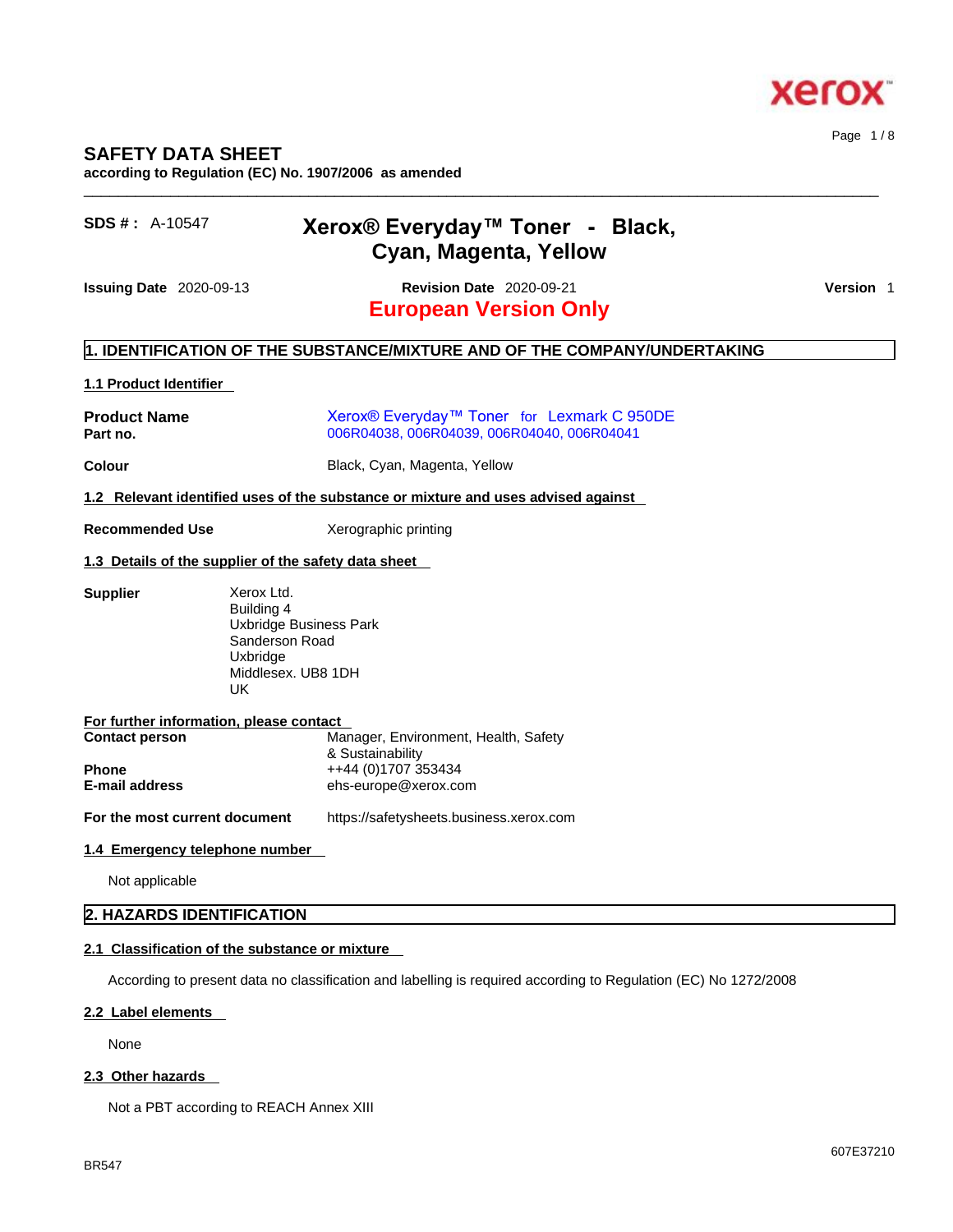607E37210

Page 2 / 8

**Xerox** 

# **SDS # :** A-10547 **Xerox® Everyday™ Toner - Black, Cyan, Magenta, Yellow**

 $\_$  ,  $\_$  ,  $\_$  ,  $\_$  ,  $\_$  ,  $\_$  ,  $\_$  ,  $\_$  ,  $\_$  ,  $\_$  ,  $\_$  ,  $\_$  ,  $\_$  ,  $\_$  ,  $\_$  ,  $\_$  ,  $\_$  ,  $\_$  ,  $\_$  ,  $\_$  ,  $\_$  ,  $\_$  ,  $\_$  ,  $\_$  ,  $\_$  ,  $\_$  ,  $\_$  ,  $\_$  ,  $\_$  ,  $\_$  ,  $\_$  ,  $\_$  ,  $\_$  ,  $\_$  ,  $\_$  ,  $\_$  ,  $\_$  ,

**Issuing Date** 2020-09-13 **Revision Date** 2020-09-21 **Version** 1

 $\_$  ,  $\_$  ,  $\_$  ,  $\_$  ,  $\_$  ,  $\_$  ,  $\_$  ,  $\_$  ,  $\_$  ,  $\_$  ,  $\_$  ,  $\_$  ,  $\_$  ,  $\_$  ,  $\_$  ,  $\_$  ,  $\_$  ,  $\_$  ,  $\_$  ,  $\_$  ,  $\_$  ,  $\_$  ,  $\_$  ,  $\_$  ,  $\_$  ,  $\_$  ,  $\_$  ,  $\_$  ,  $\_$  ,  $\_$  ,  $\_$  ,  $\_$  ,  $\_$  ,  $\_$  ,  $\_$  ,  $\_$  ,  $\_$  ,

May form explosible dust-air mixture if dispersed

## **3. COMPOSITION/INFORMATION ON INGREDIENTS**

## **3.2 Mixtures**

| <b>Chemical Name</b> | Weight % | <b>CAS No.</b> | <b>EC-No</b> | <b>Classification (Reg.</b><br>1272/2008) | Hazard<br><b>Statements</b> | <b>REACH Registration</b><br><b>Number</b> |
|----------------------|----------|----------------|--------------|-------------------------------------------|-----------------------------|--------------------------------------------|
| Polyester resin      | 75-85    | Proprietary    | Not listed   | $- -$                                     | $\sim$ $\sim$               | $- -$                                      |
| Carbon black         | $5 - 10$ | 1333-86-4      | 215-609-9    | --                                        | $\sim$ $\sim$               | 01-2119384822-32-0065                      |
| Wax                  | $3 - 10$ | Proprietary    | Listed       | --                                        | $\sim$ $\sim$               |                                            |
| Amorphous silica     | $1 - 5$  | 7631-86-9      | 231-545-4    | $- -$                                     | $- -$                       | $-$                                        |
| Organic pigment      | $1 - 5$  | Proprietary    | Listed       | $- -$                                     | $\sim$ $\sim$               | $\overline{\phantom{a}}$                   |
| Cyan pigment         | $3-8$    | Proprietary    | Listed       | $- -$                                     | $\sim$ $\sim$               | 01-2119458771-32-0044                      |
| Yellow pigment       | $3 - 8$  | Proprietary    | Listed       | $- -$                                     |                             |                                            |
| Magenta pigment      | $3 - 8$  | Proprietary    | Listed       | --                                        | $\sim$ $\sim$               | 01-2119456804-33-0008                      |

#### **Note**

"--" indicates no classification or hazard statements apply.

Components marked as "Not Listed" are exempt from registration.

Where no REACH registration number is listed, it is considered confidential to the Only Representative.

## **4. FIRST AID MEASURES**

#### **4.1 Description of first aid measures**

| <b>General advice</b> | For external use only. When symptoms persist or in all cases of doubt seek medical advice.<br>Show this safety data sheet to the doctor in attendance. |
|-----------------------|--------------------------------------------------------------------------------------------------------------------------------------------------------|
| Eye contact           | Immediately flush with plenty of water. After initial flushing, remove any contact lenses and<br>continue flushing for at least 15 minutes             |
| <b>Skin contact</b>   | Wash skin with soap and water                                                                                                                          |
| <b>Inhalation</b>     | Move to fresh air                                                                                                                                      |
| <b>Ingestion</b>      | Rinse mouth with water and afterwards drink plenty of water or milk                                                                                    |

| <b>Acute toxicity</b>   |                                                       |
|-------------------------|-------------------------------------------------------|
| Eyes                    | No known effect                                       |
| <b>Skin</b>             | No known effect                                       |
| <b>Inhalation</b>       | No known effect                                       |
| Ingestion               | No known effect                                       |
| <b>Chronic effects</b>  |                                                       |
| <b>Chronic toxicity</b> | No known effects under normal use conditions          |
| <b>Main symptoms</b>    | Overexposure may cause:                               |
|                         | mild respiratory irritation similar to nuisance dust. |

**4.3 Indication of immediate medical attention and special treatment needed**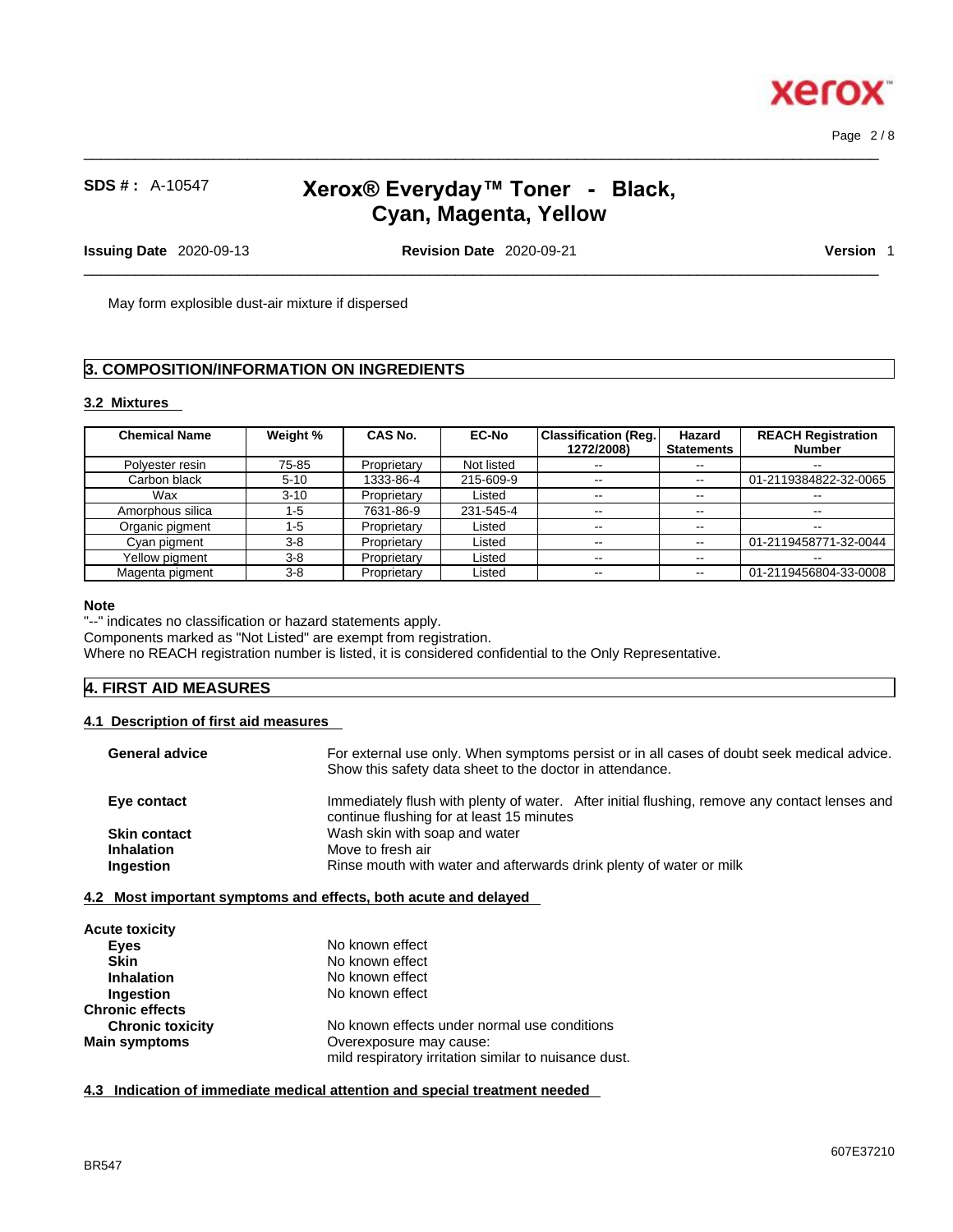

Page 3 / 8

# **SDS # :** A-10547 **Xerox® Everyday™ Toner - Black, Cyan, Magenta, Yellow**

 $\_$  ,  $\_$  ,  $\_$  ,  $\_$  ,  $\_$  ,  $\_$  ,  $\_$  ,  $\_$  ,  $\_$  ,  $\_$  ,  $\_$  ,  $\_$  ,  $\_$  ,  $\_$  ,  $\_$  ,  $\_$  ,  $\_$  ,  $\_$  ,  $\_$  ,  $\_$  ,  $\_$  ,  $\_$  ,  $\_$  ,  $\_$  ,  $\_$  ,  $\_$  ,  $\_$  ,  $\_$  ,  $\_$  ,  $\_$  ,  $\_$  ,  $\_$  ,  $\_$  ,  $\_$  ,  $\_$  ,  $\_$  ,  $\_$  ,

| <b>Issuing Date 2020-09-13</b>                          | <b>Revision Date 2020-09-21</b>                                   | Version |
|---------------------------------------------------------|-------------------------------------------------------------------|---------|
| <b>Protection of first-aiders</b><br>Notes to physician | No special protective equipment required<br>Treat symptomatically |         |
| <b>5. FIREFIGHTING MEASURES</b>                         |                                                                   |         |
| 5.1 Extinguishing media                                 |                                                                   |         |

**Suitable extinguishing media** Use water spray or fog; do not use straight streams, Foam

**Unsuitable extinguishing media** Do not use a solid water stream as it may scatterand spread fire

#### **5.2 Special hazards arising from the substance or mixture**

Fine dust dispersed in air, in sufficient concentrations, and in the presence of an ignition source is a potential dust explosion hazard

**Hazardous combustion products**Hazardous decomposition products due to incomplete combustion, Carbon oxides, Nitrogen oxides (NOx)

#### **5.3 Advice for fire-fighters**

In the event of fire and/or explosion do not breathe fumes. Wear fire/flame resistant/retardant clothing. Use self-contained pressure-demand breathing apparatus if needed to prevent exposure to smoke or airborne toxins. Wear self-contained breathing apparatus and protective suit.

#### **Other information**

| <b>Flammability</b> | Not flammable  |
|---------------------|----------------|
| Flash point         | Not applicable |

## **6. ACCIDENTAL RELEASE MEASURES**

#### **6.1 Personal precautions, protective equipment and emergency procedures**

Avoid breathing dust

#### **6.2 Environmental precautions**

Although toner is not an aquatic toxin, microplastics may be a physical hazard to aquatic life and should not be allowed to enter drains, sewers, or waterways

#### **6.3 Methods and material for containment and cleaning up**

| <b>Methods for containment</b> | Prevent dust cloud                                                                |
|--------------------------------|-----------------------------------------------------------------------------------|
| Methods for cleaning up        | Use a vacuum cleaner to remove excess, then wash with COLD water. Hot water fuses |
|                                | the toner making it difficult to remove                                           |

#### **6.4 Reference to other sections**

See section 12 for additional ecological information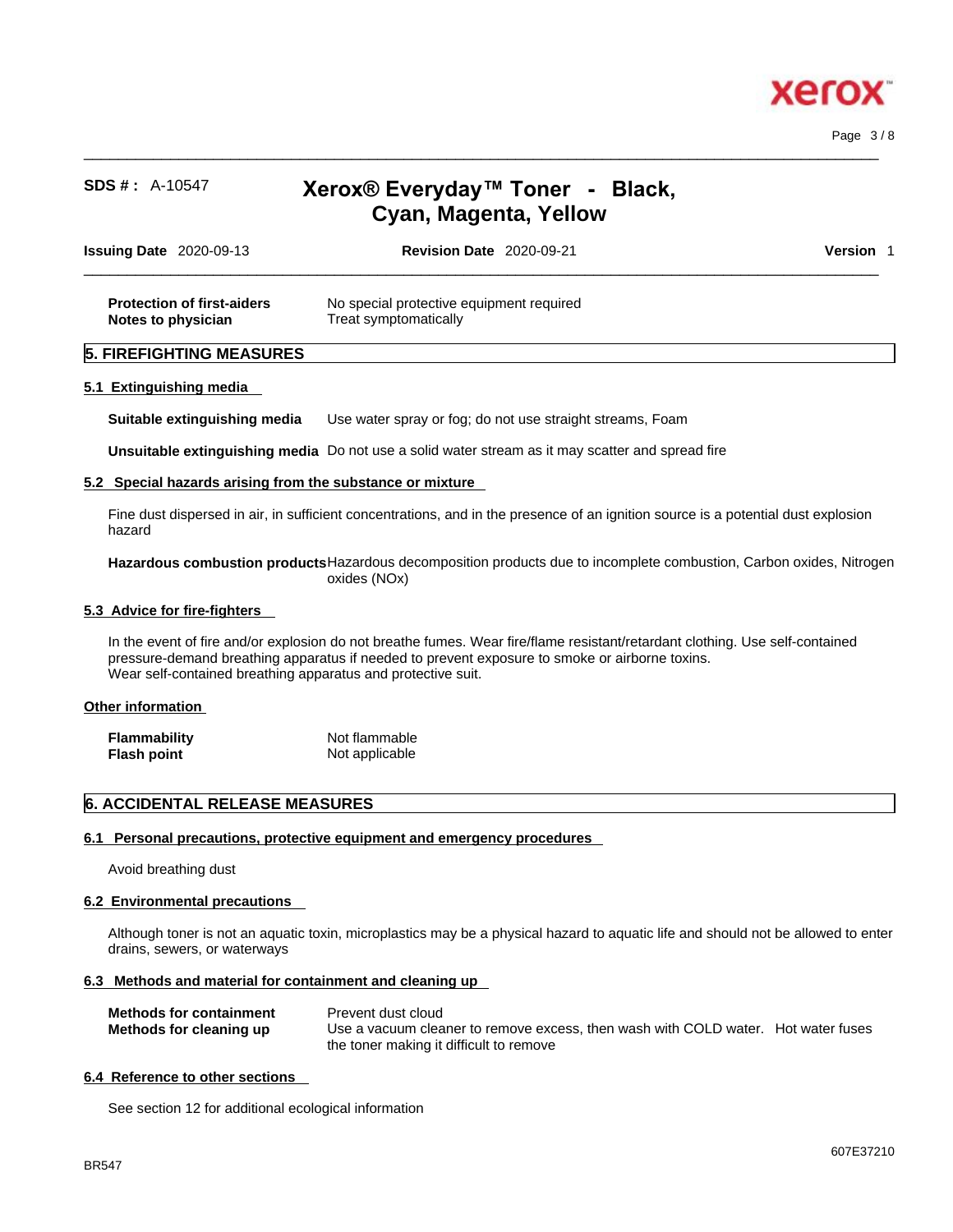

Page 4 / 8

# **SDS # :** A-10547 **Xerox® Everyday™ Toner - Black, Cyan, Magenta, Yellow**

 $\_$  ,  $\_$  ,  $\_$  ,  $\_$  ,  $\_$  ,  $\_$  ,  $\_$  ,  $\_$  ,  $\_$  ,  $\_$  ,  $\_$  ,  $\_$  ,  $\_$  ,  $\_$  ,  $\_$  ,  $\_$  ,  $\_$  ,  $\_$  ,  $\_$  ,  $\_$  ,  $\_$  ,  $\_$  ,  $\_$  ,  $\_$  ,  $\_$  ,  $\_$  ,  $\_$  ,  $\_$  ,  $\_$  ,  $\_$  ,  $\_$  ,  $\_$  ,  $\_$  ,  $\_$  ,  $\_$  ,  $\_$  ,  $\_$  ,

**Issuing Date** 2020-09-13 **Revision Date** 2020-09-21 **Version** 1

 $\_$  ,  $\_$  ,  $\_$  ,  $\_$  ,  $\_$  ,  $\_$  ,  $\_$  ,  $\_$  ,  $\_$  ,  $\_$  ,  $\_$  ,  $\_$  ,  $\_$  ,  $\_$  ,  $\_$  ,  $\_$  ,  $\_$  ,  $\_$  ,  $\_$  ,  $\_$  ,  $\_$  ,  $\_$  ,  $\_$  ,  $\_$  ,  $\_$  ,  $\_$  ,  $\_$  ,  $\_$  ,  $\_$  ,  $\_$  ,  $\_$  ,  $\_$  ,  $\_$  ,  $\_$  ,  $\_$  ,  $\_$  ,  $\_$  ,

See Section 13 for additional information

## **7. HANDLING AND STORAGE**

#### **7.1 Precautions for safe handling**

Handle in accordance with good industrial hygiene and safety practice, Avoid dust accumulation in enclosed space, Prevent dust cloud

**Hygiene measures** None under normal use conditions

#### **7.2 Conditions for safe storage, including any incompatibilities**

Keep container tightly closed in a dry and well-ventilated place, Store at room temperature

## **7.3 Specific end uses**

Xerographic printing

## **8. EXPOSURE CONTROLS/PERSONAL PROTECTION**

#### **8.1 Control parameters**

| Xerox Exposure Limit | $2.5 \text{ mg/m}^3$ (total dust)      |
|----------------------|----------------------------------------|
| Xerox Exposure Limit | $0.4 \text{ mg/m}^3$ (respirable dust) |

#### **8.2 Exposure controls**

**Engineering measures** None under normal use conditions

#### **Personal protective equipment**

| <b>Eye/face protection</b>                                                                 | No special protective equipment required          |
|--------------------------------------------------------------------------------------------|---------------------------------------------------|
| <b>Hand protection</b>                                                                     | No special protective equipment required          |
| Skin and body protection                                                                   | No special protective equipment required          |
| <b>Respiratory protection</b>                                                              | No special protective equipment required          |
| <b>Thermal hazards</b>                                                                     | None under normal processing                      |
| <b>Environmental Exposure Controls</b><br><b>Environmental Exposure</b><br><b>Controls</b> | Keep out of drains, sewers, ditches and waterways |

## **9. PHYSICAL AND CHEMICAL PROPERTIES**

#### **9.1 Information on basic physical and chemical properties**

| Appearance            | Powder                          | Odour                  | Faint          |
|-----------------------|---------------------------------|------------------------|----------------|
| <b>Physical state</b> | Solid                           | <b>Odour threshold</b> | Not applicable |
| Colour                | Black, Cyan, Magenta, Yellow pH |                        | Not applicable |
|                       |                                 |                        |                |

**Flash point**

Not applicable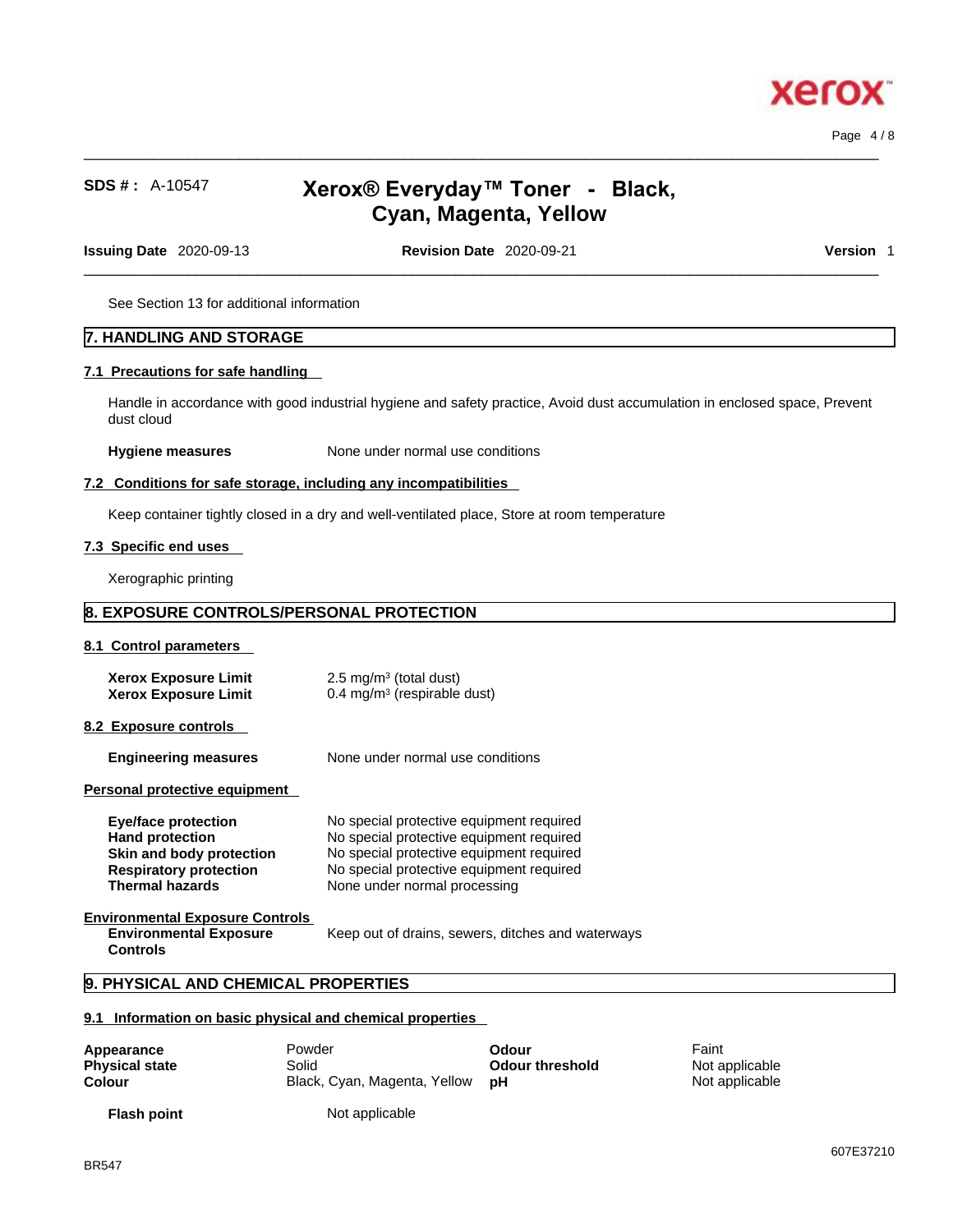**Xerox** 

| <b>SDS #: A-10547</b>                                                                                                                                                                                                     | Xerox® Everyday™ Toner - Black,<br>Cyan, Magenta, Yellow                                                                                                      |                       |                  |
|---------------------------------------------------------------------------------------------------------------------------------------------------------------------------------------------------------------------------|---------------------------------------------------------------------------------------------------------------------------------------------------------------|-----------------------|------------------|
| <b>Issuing Date 2020-09-13</b>                                                                                                                                                                                            | <b>Revision Date 2020-09-21</b>                                                                                                                               |                       | <b>Version 1</b> |
| <b>Melting / Freezing Point</b><br><b>Boiling point/boiling range</b><br>Softening point                                                                                                                                  | Not applicable<br>Not applicable<br>49 - 60 $^{\circ}$ C<br>$\sqrt{2}$                                                                                        | 120 - 140 $\degree$ F |                  |
| <b>Evaporation rate</b><br><b>Flammability</b><br><b>Flammability Limits in Air</b>                                                                                                                                       | Not applicable<br>Not flammable<br>Not applicable                                                                                                             |                       |                  |
| <b>Explosive Limits</b>                                                                                                                                                                                                   | No data available                                                                                                                                             |                       |                  |
| Vapour pressure<br><b>Vapour density</b><br><b>Specific gravity</b><br><b>Water solubility</b><br><b>Partition coefficient</b><br><b>Autoignition temperature</b><br><b>Decomposition temperature</b><br><b>Viscosity</b> | Not applicable<br>Not applicable<br>-1<br>$\sim$<br>Negligible<br>Not applicable<br>Not applicable<br>Not determined<br>Not applicable                        |                       |                  |
| <b>Explosive properties</b><br><b>Oxidising properties</b>                                                                                                                                                                | Fine dust dispersed in air, in sufficient concentrations, and in the presence of an ignition<br>source is a potential dust explosion hazard<br>Not applicable |                       |                  |
|                                                                                                                                                                                                                           |                                                                                                                                                               |                       |                  |

 $\_$  ,  $\_$  ,  $\_$  ,  $\_$  ,  $\_$  ,  $\_$  ,  $\_$  ,  $\_$  ,  $\_$  ,  $\_$  ,  $\_$  ,  $\_$  ,  $\_$  ,  $\_$  ,  $\_$  ,  $\_$  ,  $\_$  ,  $\_$  ,  $\_$  ,  $\_$  ,  $\_$  ,  $\_$  ,  $\_$  ,  $\_$  ,  $\_$  ,  $\_$  ,  $\_$  ,  $\_$  ,  $\_$  ,  $\_$  ,  $\_$  ,  $\_$  ,  $\_$  ,  $\_$  ,  $\_$  ,  $\_$  ,  $\_$  ,

#### **9.2 Other information**

None

## **10. STABILITY AND REACTIVITY**

#### **10.1 Reactivity**

No dangerous reaction known under conditions of normal use

## **10.2 Chemical stability**

Stable under normal conditions

## **10.3 Possibility of hazardous reactions**

| <b>Hazardous reactions</b> | None under normal processing            |
|----------------------------|-----------------------------------------|
| Hazardous polymerisation   | Hazardous polymerisation does not occur |

#### **10.4 Conditions to avoid**

Prevent dust cloud, Fine dust dispersed in air, in sufficient concentrations, and in the presence of an ignition source is a potential dust explosion hazard

## **10.5 Incompatible Materials**

None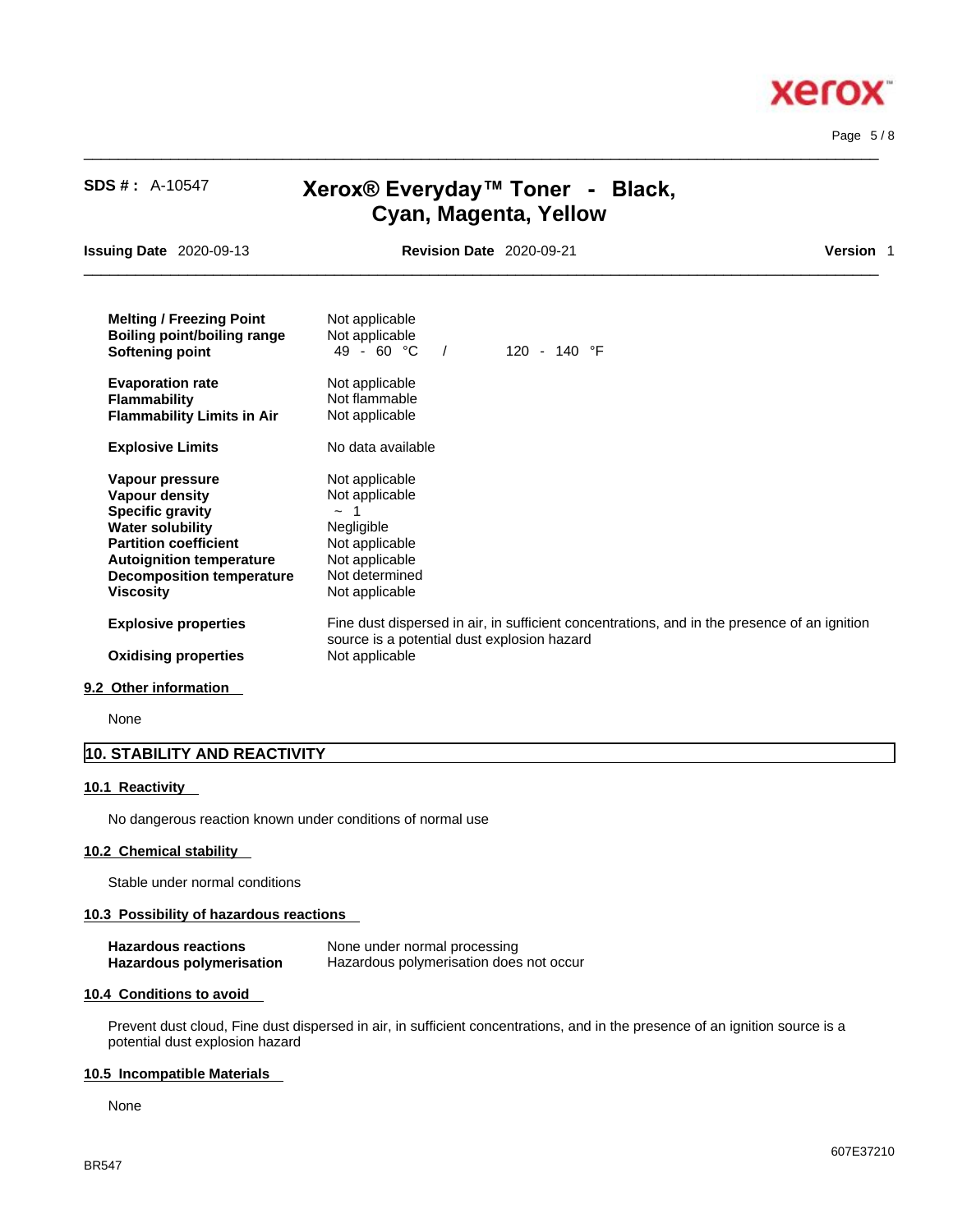

 $\_$  ,  $\_$  ,  $\_$  ,  $\_$  ,  $\_$  ,  $\_$  ,  $\_$  ,  $\_$  ,  $\_$  ,  $\_$  ,  $\_$  ,  $\_$  ,  $\_$  ,  $\_$  ,  $\_$  ,  $\_$  ,  $\_$  ,  $\_$  ,  $\_$  ,  $\_$  ,  $\_$  ,  $\_$  ,  $\_$  ,  $\_$  ,  $\_$  ,  $\_$  ,  $\_$  ,  $\_$  ,  $\_$  ,  $\_$  ,  $\_$  ,  $\_$  ,  $\_$  ,  $\_$  ,  $\_$  ,  $\_$  ,  $\_$  , **SDS # :** A-10547 **Xerox® Everyday™ Toner - Black, Cyan, Magenta, Yellow Issuing Date** 2020-09-13 **Revision Date** 2020-09-21 **Version** 1 **10.6 Hazardous decomposition products**  None under normal use **11. TOXICOLOGICAL INFORMATION** *The toxicity data noted below is based on the test results of similar reprographic materials.*  **11.1 Information on toxicological effects Acute toxicity** *Product Information* . **Irritation**<br> **Oral LD50**<br>  $>$  5  $\alpha$ /kg (rat)<br>  $>$  6  $\alpha$ /kg (rat) **Oral LD50** > 5 g/kg (rat) **Dermal LD50**  $\rightarrow$  5 g/kg (rabbit)<br>**LC50 Inhalation**  $\rightarrow$  5 mg/L (rat. 4 hi **LC50 Inhalation** > 5 mg/L (rat, 4 hr) **Chronic toxicity** *Product Information*  **Chronic effects** No known effects under normal use conditions **Carcinogenicity** Not classifiable as a human carcinogen **Other toxic effects** *Product Information*  **Sensitisation**<br> **No sensitisation responses were observed Mutagenic effects**<br>
Not mutagenic in AMES Test **Not mutagenic in AMES Test Reproductive toxicity** This product does not contain any known or suspected reproductive hazards **Target organ effects** None known **Other adverse effects** None known<br> **Aspiration Hazard** Not applicable **Aspiration Hazard** 

 $\_$  ,  $\_$  ,  $\_$  ,  $\_$  ,  $\_$  ,  $\_$  ,  $\_$  ,  $\_$  ,  $\_$  ,  $\_$  ,  $\_$  ,  $\_$  ,  $\_$  ,  $\_$  ,  $\_$  ,  $\_$  ,  $\_$  ,  $\_$  ,  $\_$  ,  $\_$  ,  $\_$  ,  $\_$  ,  $\_$  ,  $\_$  ,  $\_$  ,  $\_$  ,  $\_$  ,  $\_$  ,  $\_$  ,  $\_$  ,  $\_$  ,  $\_$  ,  $\_$  ,  $\_$  ,  $\_$  ,  $\_$  ,  $\_$  ,

11.2 Information on other hazards **Endocrine disrupting properties** No information available

## **12. ECOLOGICAL INFORMATION**

#### **12.1 Toxicity**

On available data, the mixture / preparation is not harmful to aquatic life

#### **12.2 Persistence and degradability**

Not readily biodegradable

#### **12.3 Bioaccumulative potential**

Bioaccumulation is unlikely

#### **12.4 Mobility in soil**

Page 6 / 8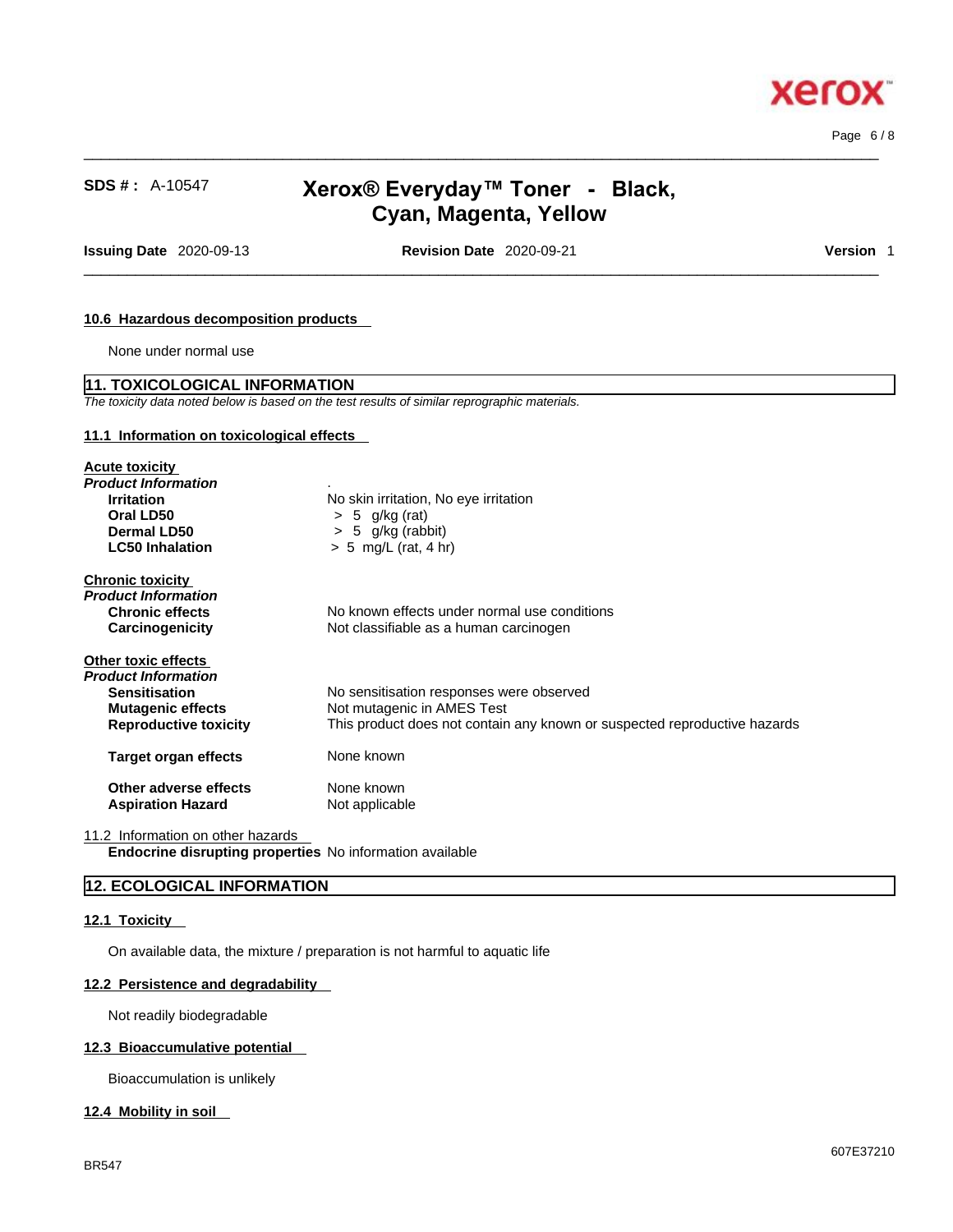

Page 7 / 8

# **SDS # :** A-10547 **Xerox® Everyday™ Toner - Black, Cyan, Magenta, Yellow**

 $\_$  ,  $\_$  ,  $\_$  ,  $\_$  ,  $\_$  ,  $\_$  ,  $\_$  ,  $\_$  ,  $\_$  ,  $\_$  ,  $\_$  ,  $\_$  ,  $\_$  ,  $\_$  ,  $\_$  ,  $\_$  ,  $\_$  ,  $\_$  ,  $\_$  ,  $\_$  ,  $\_$  ,  $\_$  ,  $\_$  ,  $\_$  ,  $\_$  ,  $\_$  ,  $\_$  ,  $\_$  ,  $\_$  ,  $\_$  ,  $\_$  ,  $\_$  ,  $\_$  ,  $\_$  ,  $\_$  ,  $\_$  ,  $\_$  ,

**Issuing Date** 2020-09-13 **Revision Date** 2020-09-21 **Version** 1

 $\_$  ,  $\_$  ,  $\_$  ,  $\_$  ,  $\_$  ,  $\_$  ,  $\_$  ,  $\_$  ,  $\_$  ,  $\_$  ,  $\_$  ,  $\_$  ,  $\_$  ,  $\_$  ,  $\_$  ,  $\_$  ,  $\_$  ,  $\_$  ,  $\_$  ,  $\_$  ,  $\_$  ,  $\_$  ,  $\_$  ,  $\_$  ,  $\_$  ,  $\_$  ,  $\_$  ,  $\_$  ,  $\_$  ,  $\_$  ,  $\_$  ,  $\_$  ,  $\_$  ,  $\_$  ,  $\_$  ,  $\_$  ,  $\_$  ,

Insoluble in water

## **12.5 Results of PBT and vPvB assessment**

Not a PBT according to REACH Annex XIII

#### **12.6 Endocrine disrupting properties**

This product does not contain any known or suspected endocrine disruptors

#### **12.7 Other adverse effects**

Although toner is not an aquatic toxin, microplastics may be a physical hazard to aquatic life and should not be allowed to enter drains, sewers, or waterways.

| <b>13. DISPOSAL CONSIDERATIONS</b> |                                                                                                                                                             |  |  |  |  |
|------------------------------------|-------------------------------------------------------------------------------------------------------------------------------------------------------------|--|--|--|--|
| 13.1 Waste treatment methods       |                                                                                                                                                             |  |  |  |  |
| <b>Waste Disposal Method</b>       | Can be landfilled or incinerated, when in compliance with local regulations<br>If incineration is to be carried out, care must be evergised to prevent dust |  |  |  |  |

|                               | If incineration is to be carried out, care must be exercised to prevent dust clouds forming.                                                                       |
|-------------------------------|--------------------------------------------------------------------------------------------------------------------------------------------------------------------|
| <b>EWC Waste Disposal No.</b> | 08 03 18                                                                                                                                                           |
| <b>Other information</b>      | Although toner is not an aquatic toxin, microplastics may be a physical hazard to aquatic life<br>and should not be allowed to enter drains, sewers, or waterways. |

## **14. TRANSPORT INFORMATION**

#### **14.1 UN/ID No**

Not regulated

## **14.2 Proper shipping name**

Not regulated

## **14.3 Transport hazard class(es)**

Not classified

#### **14.4 Packing Group**

Not applicable

#### **14.5 Environmental hazards**

Presents little or no hazard to the environment